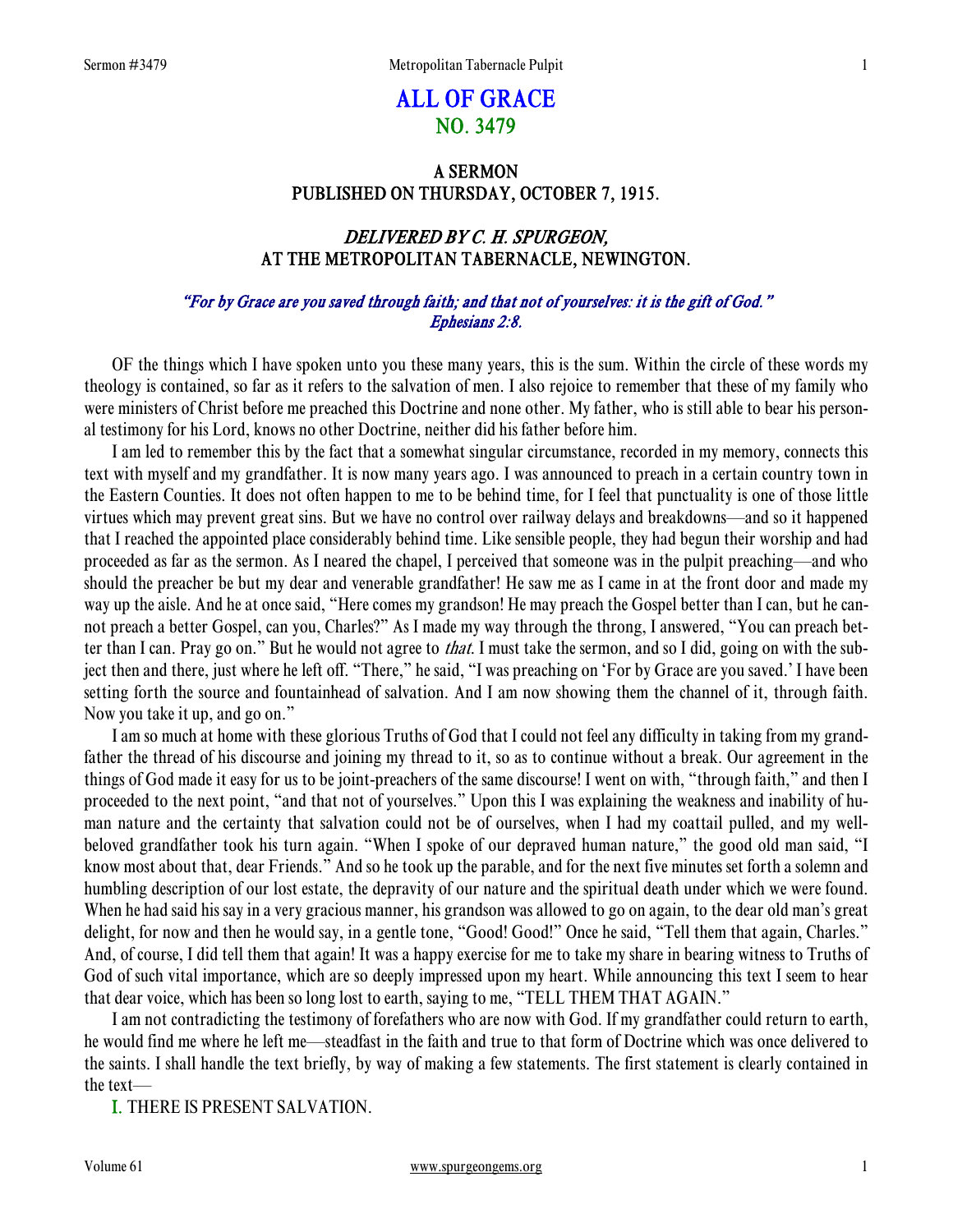The Apostle says, "*You are saved.*" Not, "you shall be," or, "you may be," but, "you are saved." He says not, "You are partly saved," nor, "on the way to being saved," nor, "hopeful of salvation," but, "by Grace are you saved." Let us be as clear on this point as he was and let us never rest till we know that we are saved! At this moment we are either saved or unsaved. That is clear. To which class do we belong? I hope that, by the witness of the Holy Spirit, we may be so assured of our safety as to sing, "The Lord is my strength and my song; He also has become my salvation." Upon this I will not linger, but pass on to note the next point.

### II. A PRESENT SALVATION MUST BE THROUGH GRACE.

 If we can say of any man, or of any set of people, "You are saved," we shall have to preface it with the words, "by Grace." There is no other present salvation except that which begins and ends with Grace. As far as I know, I do not think that anyone in the whole world pretends to preach or to possess a present salvation, except those who believe salvation to be all of Grace. No one in the Church of Rome claims to be now saved—completely and eternally saved. Such a profession would be heretical! Some few Catholics may hope to enter Heaven when they die, but the most of them have the miserable prospect of "purgatory" before their eyes. We see constant requests for prayers for departed souls and this would not be if those souls were saved and glorified with their Savior! "Masses" for the repose of the soul indicate the incompleteness of the salvation which Rome has to offer. Well may it be so, since Papal salvation is by works—and even if salvation by good works were possible, no man can ever be sure that he has performed enough of them to secure his salvation!

 Among those who dwell around us, we find many who are altogether strangers to the Doctrine of Grace—and they never dream of present salvation. Possibly they trust that they may be saved when they die. They half hope that after years of watchful holiness they may, perhaps, be saved at last, but to be saved now, and to know that they are saved is quite beyond them—and they think it presumption!

 There can be no present salvation unless it is upon this footing—"By Grace are you saved." It is a very singular thing that no one has risen up to preach a present salvation by works. I suppose it would be too absurd. The works being unfinished, the salvation would be incomplete or, the salvation being complete, the main motive of the legalist would be gone!

Salvation must be by Grace. If man is lost by sin, how can he be saved except through the Grace of God!? If he has sinned, he is condemned—how can he, of himself, reverse that condemnation? Suppose that he should keep the Law of God all the rest of his life? He will then only have done what he was always bound to have done—he will still be an unprofitable servant. What is to become of the past? How can old sins be blotted out? How can the old ruin be retrieved? According to Scripture and according to commonsense, salvation can only be through the free favor of God!

 Salvation in the present tense must be by the free favor of God. Persons may contend for salvation by works, but you will not hear anyone support his own argument by saying, "I am, myself, saved by what I have done." That would be a superfluity of naughtiness to which few men would go! Pride could hardly compass itself about with such extravagant boasting. No, if we are saved, it must be by the free favor of God. No one professes to be an example of the opposite view.

Salvation to be complete must be by free favor. The saints, when they come to die, never conclude their lives by hoping in their good works. Those who have lived the most holy and useful lives invariably look to free Grace in their final moments. I never stood by the bedside of a godly man who reposed any confidence whatever in his own prayers, or repentance, or religiousness. I have heard eminently holy men quoting in death the words, "Christ Jesus came into the world to save sinners." In fact, the nearer men come to Heaven and the more prepared they are for it, the more simple is their trust in the merit of the Lord Jesus—and the more intensely do they abhor all trust in themselves! If this is the case in our last moments, when the conflict is almost over, much more ought we to feel it to be so while we are in the thick of the fight! If a man is completely saved in this present time of warfare, how can it be except by Grace? While he has to mourn over sin that dwells in him, while he has to confess innumerable shortcomings and transgressions, while sin is mixed with all he does, how can he believe that he is completely saved except it be by the free favor of God?

 Paul speaks of this salvation as belonging to the Ephesians, "By Grace are you saved." The Ephesians had been given to curious arts and works of divination. They had thus made a covenant with the powers of darkness. Now if such as these were saved, it must be by Grace alone! So is it with us, also—our original condition and character render it certain that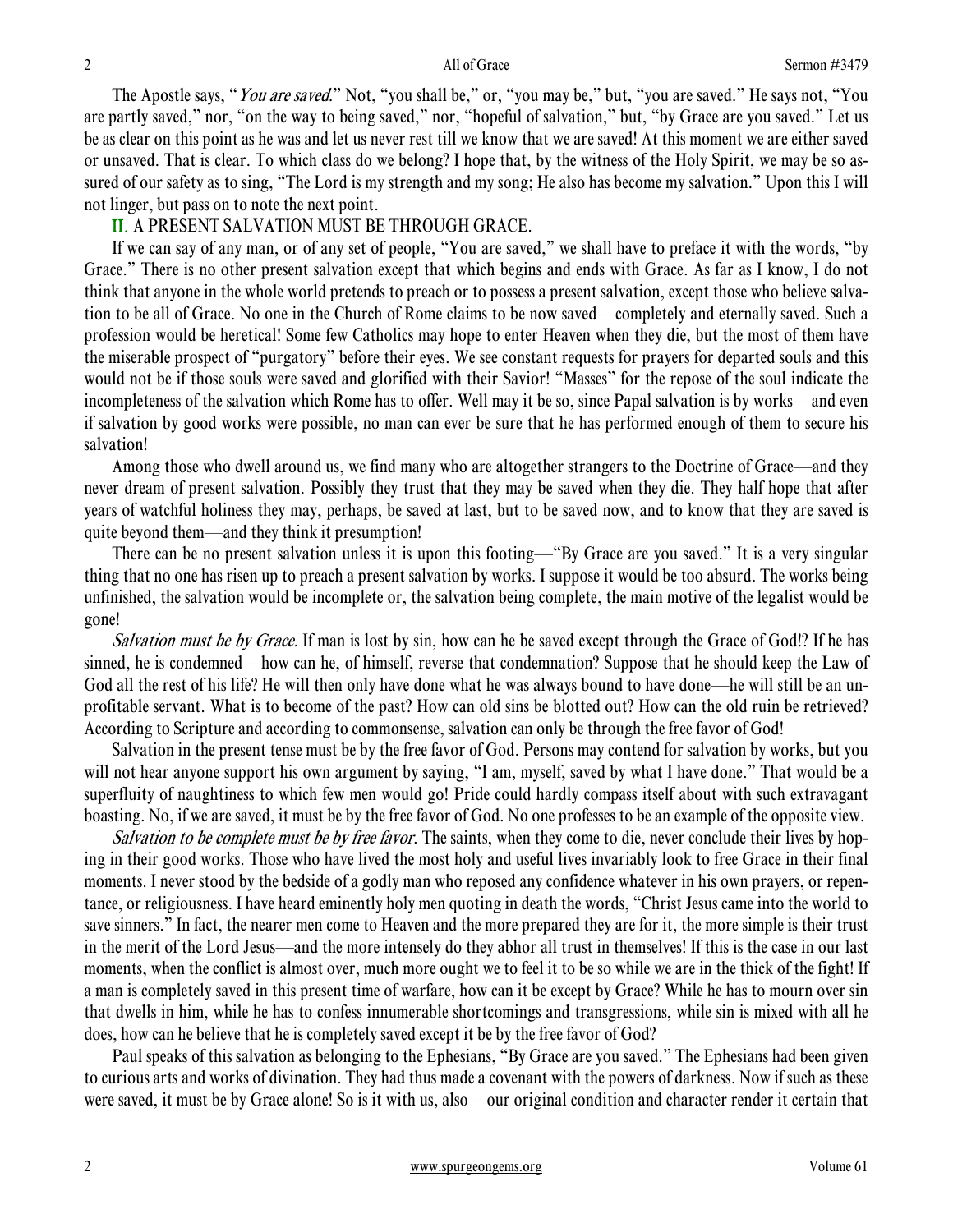if saved at all, we must owe it to the free favor of God! I know it is so in my own case and I believe the same rule holds good in the rest of Believers. This is clear enough and so I advance to the next observation—

## III. PRESENT SALVATION BY GRACE MUST BE THROUGH FAITH.

 A present salvation must be through Grace and salvation by Grace must be through faith. You cannot get a hold of salvation by Grace by any other means than by faith. This live coal from off the altar needs the golden tongs of faith with which to carry it. I suppose that it might have been possible, if God had so willed it, that salvation might have been through works and yet by Grace, for if Adam had perfectly obeyed the Law of God, he still would only have done what he was bound to do—and so if God should have rewarded him, the reward, itself, must have been according to Grace since the Creator owes nothing to the creature! This would have been a very difficult system to work, while the object of it was perfect, but in our case it would not work at all. Salvation in our case means deliverance from guilt and ruin. And this could not have been laid hold of by any measure of good works since we are not in a condition to perform any. Suppose I had to preach that you, as sinners, must do certain works and then you would be saved? And suppose that you could perform them? Such a salvation would not, then, have been seen to be altogether of Grace—it would have soon appeared to be of *debt*. Apprehended in such a fashion, it would have come to you in some measure as the reward of work done and its whole aspect would have been changed. Salvation by Grace can only be gripped by the hands of faith! The attempt to lay hold upon it by the doing of certain acts of Law would cause the Grace to evaporate! "Therefore, it is of faith that it might be by Grace." "If by Grace, then is it no more of works: otherwise Grace is no more Grace. But if it is of works, then is it no more Grace: otherwise work is no more work."

 Some try to lay hold upon salvation by Grace through the use of ceremonies—it will not do. You are christened, confirmed and caused to receive "the holy sacrament" from priestly hands. Or you are baptized, join the church, sit at the Lord's Table. Does this bring you salvation? I ask you, "Have you salvation?" You dare not say, "yes"! If you did claim salvation of a sort, yet I am sure it would not be in your minds, salvation by Grace.

 Again, you cannot lay hold upon salvation by Grace through your feelings. The hand of faith is constructed for the grasping of a present salvation by Grace, but *feeling* is not adapted for that end. If you go about to say, "I must feel that I am saved. I must feel so much sorrow and so much joy, or else I will not admit that I am saved," you will find that this method will not answer. As well might you hope to see with your ears, or taste with your eyes, or hear with your nose as to believe by feeling—it is the wrong organ! After you have believed, you can enjoy salvation by feeling its heavenly influences! But to dream of getting a grasp of it by your own feelings is as foolish as to attempt to bear away the sunlight in the palm of your hand, or the breath of Heaven between the lashes of your eyes! There is an essential absurdity in the whole affair.

 Moreover, the evidence yielded by feeling is singularly fickle. When your feelings are peaceful and delightful, they are soon broken in upon and become restless and melancholy. The most fickle of elements, the most feeble of creatures, the most contemptible of circumstances may sink or raise our spirits! Experienced men come to think less and less of their present emotions as they reflect upon the little reliance which can be safely placed upon them. Faith receives the statement of God concerning His way of gracious pardon and thus it brings salvation to the man believing! But feeling, warming under passionate appeals, yielding itself deliriously to a hope which it dares not examine, whirling round and round in a sort of frenzied dance of excitement which has become necessary for its own sustaining, is all on a stir, like the troubled sea which cannot rest. From its toiling and raging, feeling is apt to drop to lukewarmness, despondency, despair and all the kindred evils! Feelings are a set of cloudy, windy phenomena which cannot be trusted in reference to the eternal Truths of God. We now go a step further—

# IV. SALVATION BY GRACE, THROUGH FAITH, IS NOT OF OURSELVES.

The salvation, the faith and the whole gracious work together are not of ourselves!

First, they are *not of our former merits*—they are not the reward of former good endeavors. No unregenerate person has lived so well that God is bound to give him further Divine Grace and to bestow on him eternal life! Otherwise it were no longer of Grace, but of debt. Salvation is *given to us*, not *earned by us*. Our first life is always a wandering away from God and our new life of return to God is always a work of undeserved mercy, worked upon those who greatly need, but never deserve it!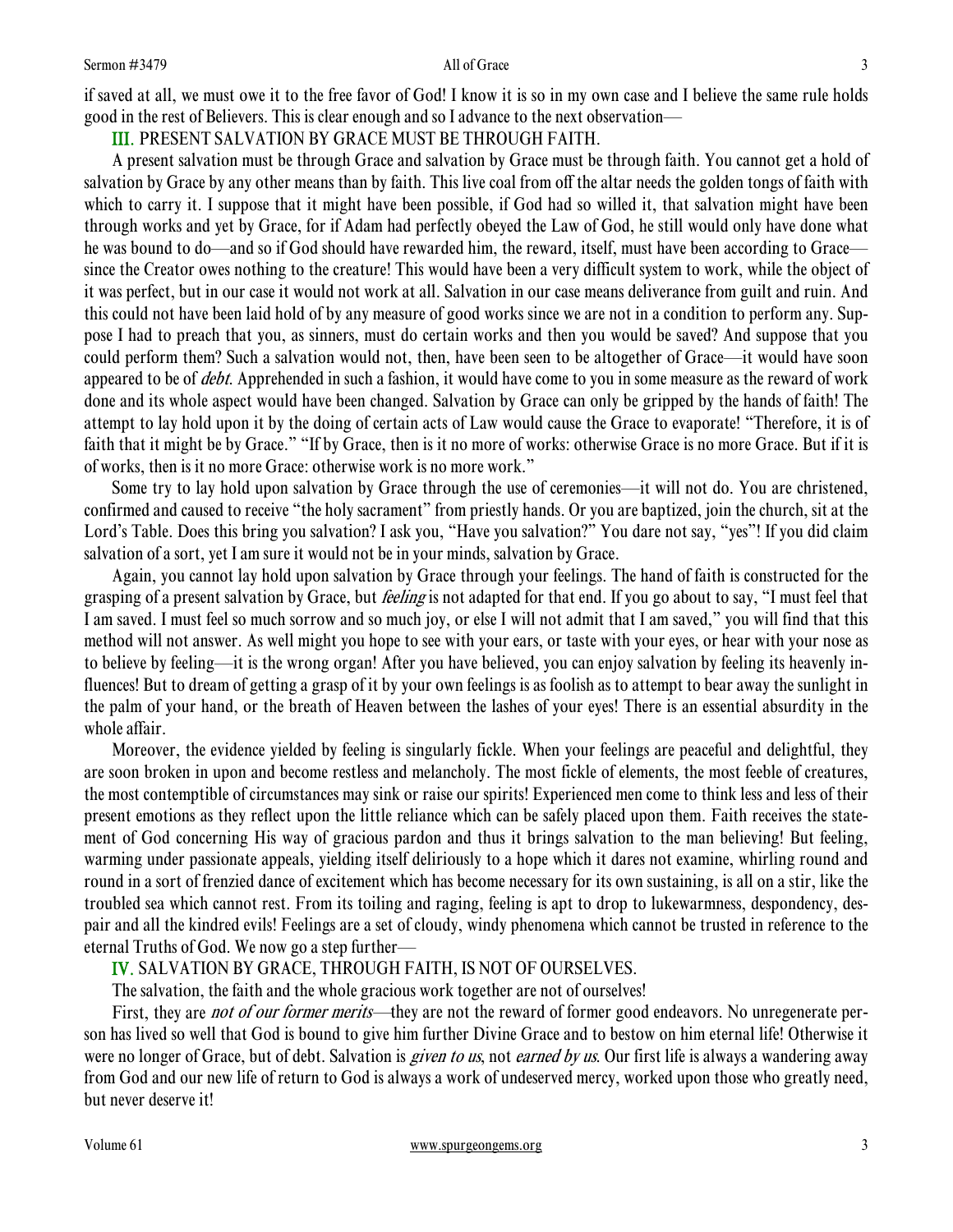It is not of ourselves! In the further sense, it is *not out of our original excellence*. Salvation comes from above. It is never evolved from within. Can eternal life be evolved from the bare ribs of death? Some dare to tell us that faith in Christ and the new birth are only the development of good things that lay hidden in us by nature. But in this, like their father, they speak of their own. Sirs, if an heir of wrath is left to be developed, he will become more and more fit for the place prepared for the devil and his angels! You may take the unregenerate man and educate him to the highest degree, but he remains and must forever remain dead in sin unless a higher power shall come in to save him from himself! Grace brings into the heart an entirely foreign element. It does not improve and perpetuate—it kills and makes alive! There is no continuity between the state of nature and the state of Grace. The one is darkness and the other is light—the one is death and the other is life. Grace, when it comes unto us, is like a firebrand dropped into the sea where it would certainly be quenched were it not of such a miraculous quality that it baffles the water and sets up its reign of fire and light even in the depths!

Salvation by Grace, through faith, is not of ourselves in *the sense of being the result of our own power*. We are bound to view salvation as being as surely a Divine act as Creation, or Providence, or Resurrection. At every point of the process of salvation, this word is appropriate—"not of yourselves." From the first desire after it, to the full reception of it by faith, it is always of the Lord, alone, and not of ourselves. The man believes, but that belief is only one result among many of the *implantation of Divine Life* within the man's soul by God, Himself!

Even the very will to be saved by Grace is not of ourselves, but is the gift of God! There lies the stress of the question. A man ought to believe in Jesus—it is his duty to receive Him whom God has set forth to be a Propitiation for sins. But man will not believe in Jesus—he prefers anything rather than faith in his Redeemer! Unless the Spirit of God convinces the judgment and constrains the will, man has no heart to believe in Jesus unto eternal life! I ask any saved man to look back upon his own conversion and explain how it came about. You turned to Christ and believed on His name—these were your own acts and deeds. But what caused you to turn? What sacred force was that which turned you from sin to righteousness? Do you attribute this singular renewal to the existence of a something better in you than has been yet discovered in your unconverted neighbor? No, you confess that you might have been what he now is if it had not been that there was a potent *something* which touched the spring of your will, enlightened your understanding and guided you to the foot of the Cross! Gratefully we confess the fact! It must be so. Salvation by Grace, through faith, is not of ourselves, and none of us will dream of taking any honor to ourselves from our conversion, or from any gracious effort which has flowed from the first Divine Cause. Last of all—

V. "BY GRACE ARE YOU SAVED THROUGH FAITH AND THAT NOT OF OURSELVES—IT IS THE GIFT OF GOD."

Salvation may be called *Theodora*, or God's gift. And each saved soul may be surnamed, *Dorothea*, which is another form of the same expression. Multiply your phrases and expand your expositions, but salvation truly traced to its wellhead is all contained in the unspeakable gift—the free, unmeasured benison of love!

Salvation *is the gift of God*, in opposition to a wage. When a man pays another his wage, he does what is right and no one dreams of condemning him for it. But we praise God for salvation because it is not the payment of debt but the gift of Grace. No man enters eternal life on earth, or in Heaven, as his due—it is the gift of God. We say, "Nothing is freer than a gift." Salvation is so purely, so absolutely a gift of God that nothing can be more free! God gives it because He chooses to give it according to that grand text which has made many a man bite his lip in wrath—"I will have mercy on whom I will have mercy. I will have compassion on whom I will have compassion." You are all guilty and condemned, but the Great King pardons whom He wills from among you! This is His royal prerogative! He saves in Infinite Sovereignty of Grace.

Salvation is the gift of God—that is to say completely so—in opposition to the notion of growth. Salvation is not a natural production from within. It is brought from a foreign zone and planted within the heart by heavenly hands! Salvation is in its entirety a gift from God. If you will have it, there it is, complete! Will you have it as a perfect gift, "No. I will produce it in my own workshop." You cannot forge a work so rare and costly upon which even Jesus spent His life's blood! Here is a garment without seam, woven from the top throughout. It will cover you and make you glorious! Will you have it? "No. I will sit at the loom and I will weave a raiment of my own!" Proud fool that you are! You spin cobwebs! You weave a dream! Oh, that you would freely take what Christ upon the Cross declared to be finished!